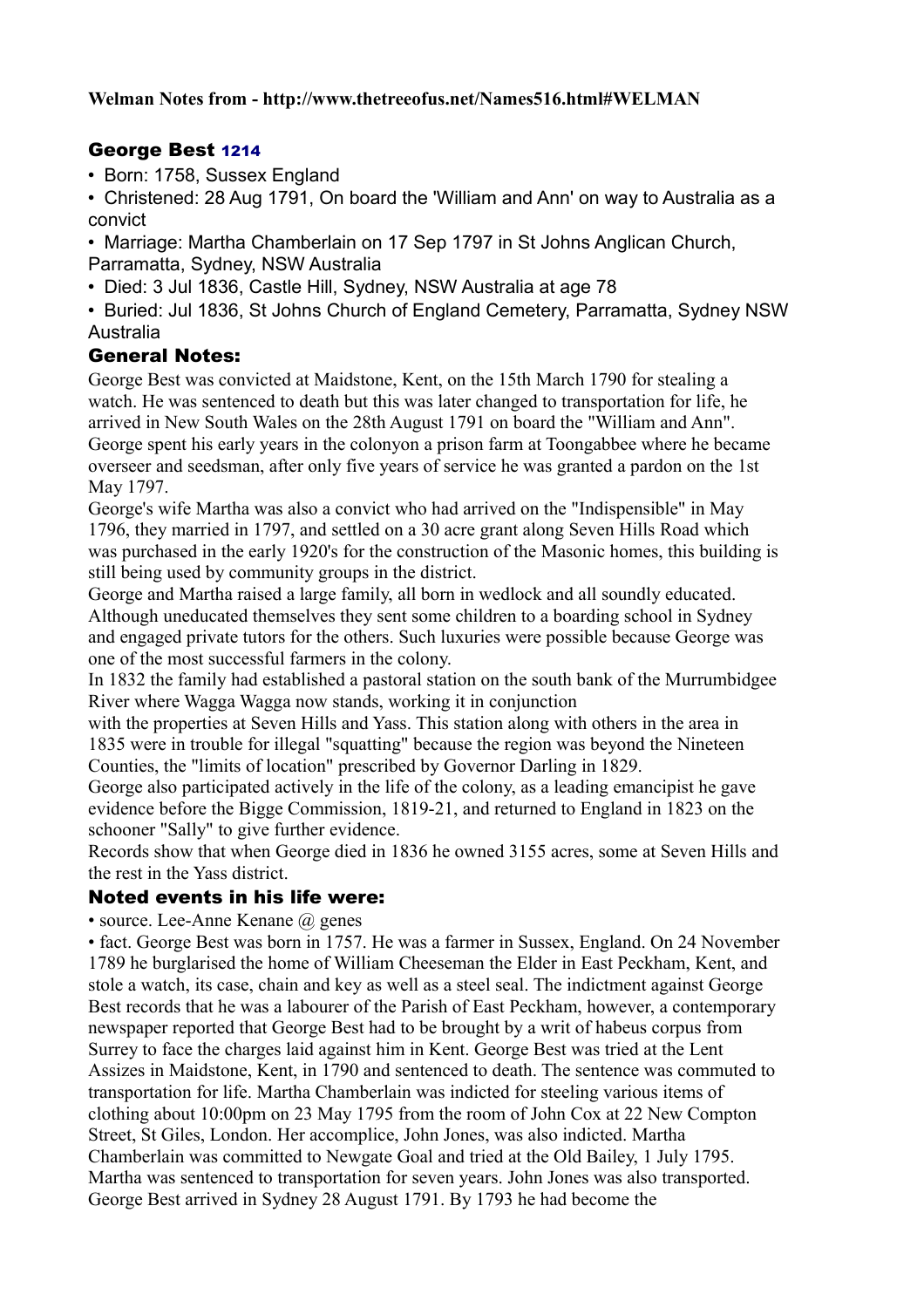taskmaster/overseer at the Government Farm at Toongabbie. In 1796 he received his first grant of land, 30 acres at Toongabbie. In 1797 George Best became the father of a son by Martha Chamberlain, a convict who had arrived in Sydney 30 April 1796. George and Martha were married on 17 September 1797. George Best received a conditional pardon in 1800 and an absolute pardon in 1804. The 1828 census shows George Best as holding 805 acres, of which 70 acres were cultivated. He also owned 19 horses, 340 cattle and 1,140 sheep. In 1832 he appears to have been running an Inn in his home at Toongabbie. Martha Best nee Chamberlain died 14 March 1833 and George Best died 3 July 1836. They are buried together in the burial ground of St John's, Parramatta. Transported for life arrived 1791 aboard the William and Mary. Convicted at Maidstone Kent 1790 George married Martha Chamberlain on 17 Sep 1797 in St Johns Anglican Church, Parramatta, Sydney, NSW Australia. (Martha Chamberlain was born in 1778 in London England, christened in

May 1796 on board the 'Indispensible' (Convict), died on 14 Mar 1833 in Seven Hills, Sydney, NSW Australia and was buried in Mar 1833 in St Johns Church of England Cemetery, Parramatta, Sydney NSW Australia.)

#### Martha Chamberlain 1214

- Born: 1778, London England
- Christened: May 1796, On board the 'Indispensible' (Convict)
- Marriage: George Best on 17 Sep 1797 in St Johns Anglican Church, Parramatta, Sydney, NSW Australia
- Died: 14 Mar 1833, Seven Hills, Sydney, NSW Australia at age 55
- Buried: Mar 1833, St Johns Church of England Cemetery, Parramatta, Sydney NSW Australia

## Noted events in her life were:

- source. Lee-Anne Kenane  $\omega$  genes
- fact. Transported for 7 years aboard the Indespensable aged 21. Convicted 1.07.1795 middlesex london See Notes for George Best.

Martha married George Best on 17 Sep 1797 in St Johns Anglican Church, Parramatta, Sydney, NSW Australia. (George Best was born in 1758 in Sussex England, christened on 28 Aug 1791 on board the 'William and Ann' on way to Australia as a convict, died on 3 Jul 1836 in Castle Hill, Sydney, NSW Australia and was buried in Jul 1836 in St Johns Church of England Cemetery, Parramatta, Sydney NSW Australia.)

## Robert Holt Best 1214

• Born: 27 Aug 1812, Castle Hill, Sydney, NSW Australia

• Marriage: Clara Brien on 26 Dec 1836 in St Johns Anglican Church, Parramatta, Sydney, NSW Australia

- Died: 26 Sep 1853, "Flowerdale" Wagga NSW at age 41
- Buried: Sep 1853, "Flowerdale Private Cemetery" Wagga NSW

#### Noted events in his life were:

• Baptism, 27 Sep 1812, St Johns Church of England, Parramatta, Sydney, NSW Australia. Robert married Clara Brien, daughter of Daniel Brien and Mary Ann Parker (Alias Wilcox), on 26 Dec 1836 in St Johns Anglican Church, Parramatta, Sydney, NSW Australia. (Clara Brien was born on 10 Nov 1821 in Seven Hills, Sydney, NSW Australia, christened on 2 Dec 1821 in St Philips Church of England, York St, Sydney, NSW Australia, died on 6 Sep 1900 and was buried in Sep 1900 in "Flowerdale Private Cemetery" Wagga NSW.)

## Clara Brien 1214

- Born: 10 Nov 1821, Seven Hills, Sydney, NSW Australia
- Christened: 2 Dec 1821, St Philips Church of England, York St, Sydney, NSW Australia
- Marriage (1): Robert Holt Best on 26 Dec 1836 in St Johns Anglican Church,